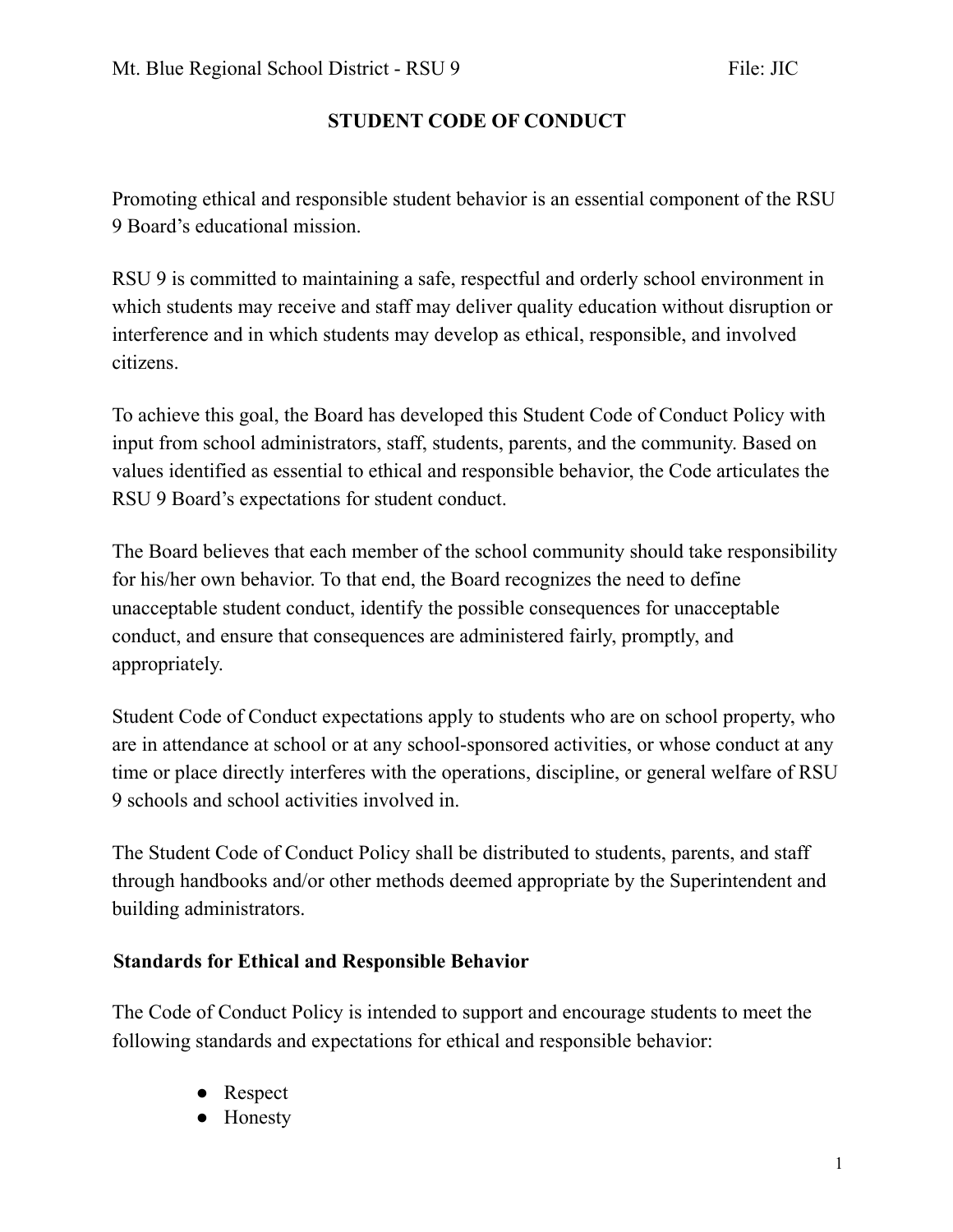- Compassion
- Fairness
- Responsibility
- Courage

All students are expected to comply with the Code of Conduct and all related Board policies and school expectations. The Code applies to students:

- On school property
- While in attendance at school or at any school-sponsored activity, or
- At any time or place that such conduct directly interferes with the operations, discipline, or general welfare of the school and school activities involved in.

### **General Behavior Expectations and Discipline Conduct Policies**

The following expectations for student behavior are fundamental to the safe, orderly and respectful environment in our schools. Each student should:

- 1. Be courteous to fellow students, staff, and visitors.
- 2. Respect the rights and privileges of other students and school staff.
- 3. Obey all Board policies and school rules governing student conduct.
- 4. Follow directions from school staff.
- 5. Cooperate with staff in maintaining school safety, order and discipline.
- 6. Attend school regularly.
- 7. Meet school standards for grooming and dress.
- 8. Respect the property of others, including school property and facilities.
- 9. Refrain from cheating or plagiarizing the work of others.
- 10.Refrain from disruptive behavior.

Violations of the Code of Conduct may result in disciplinary action. Consequences depend upon the seriousness of the violation and the student's prior disciplinary record.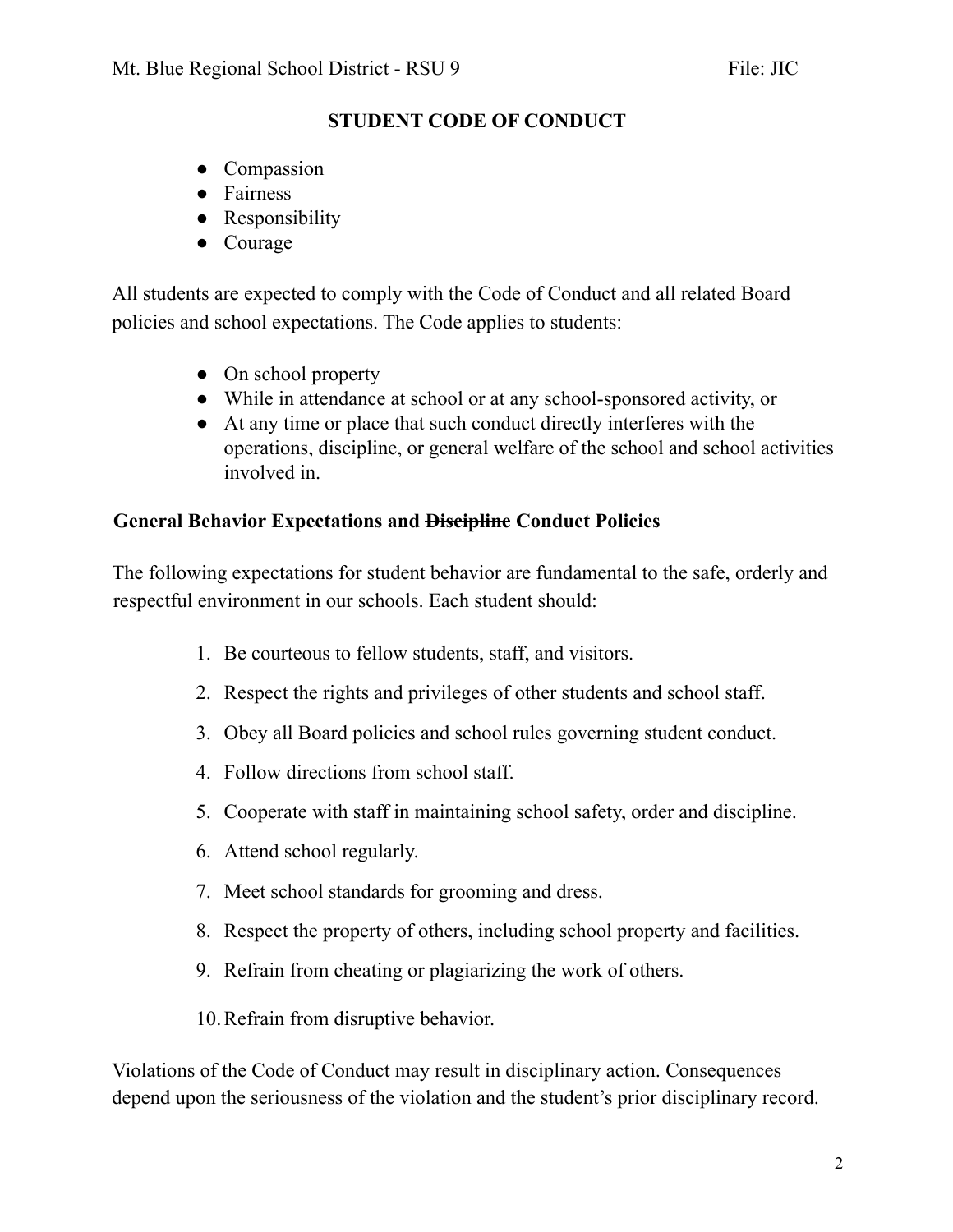Consequences will range from a verbal warning for minor violations up to and including expulsion for the most serious offenses. Behavior that also violates the law may be referred to law enforcement authorities.

## **Expectations**

The following is a summary of RSU 9's expectations for student behavior. In many cases, the Board has adopted policies that address these expectations in greater detail. Students, parents, and others should refer to the policies and each school's student handbooks for more information about the expectations and consequences. In case of an inconsistency between the Code of Conduct, Board policies and/or school handbooks, the Board's policies will take precedence.

### **A. Violence and Threats**

Students shall not engage in violent or threatening behavior. Prohibited behavior includes fighting, assault and/or battery, taking hostages, threats to commit violence against persons or property, or threats, intimidation, or harassment. Violations may result in disciplinary action up to and including expulsion.

### **B. Weapons**

Students shall not possess or use weapons of any kind (examples include but are not limited to firearms, explosives, knives, or replicas). Students also shall not use any object, although not necessarily designed to be a weapon, to inflict bodily harm and/or to threaten, intimidate, coerce or harass another person (examples include but are not limited to bats, lighters, tools, and toy weapons). Firearms violations will result in expulsion in accordance with state and federal statutes; other weapons violations may result in disciplinary action up to and including expulsion.

# **C. Bullying**

Bullying is not acceptable conduct in RSU 9 schools and is prohibited. Any student who engages in conduct that constitutes bullying shall be subject to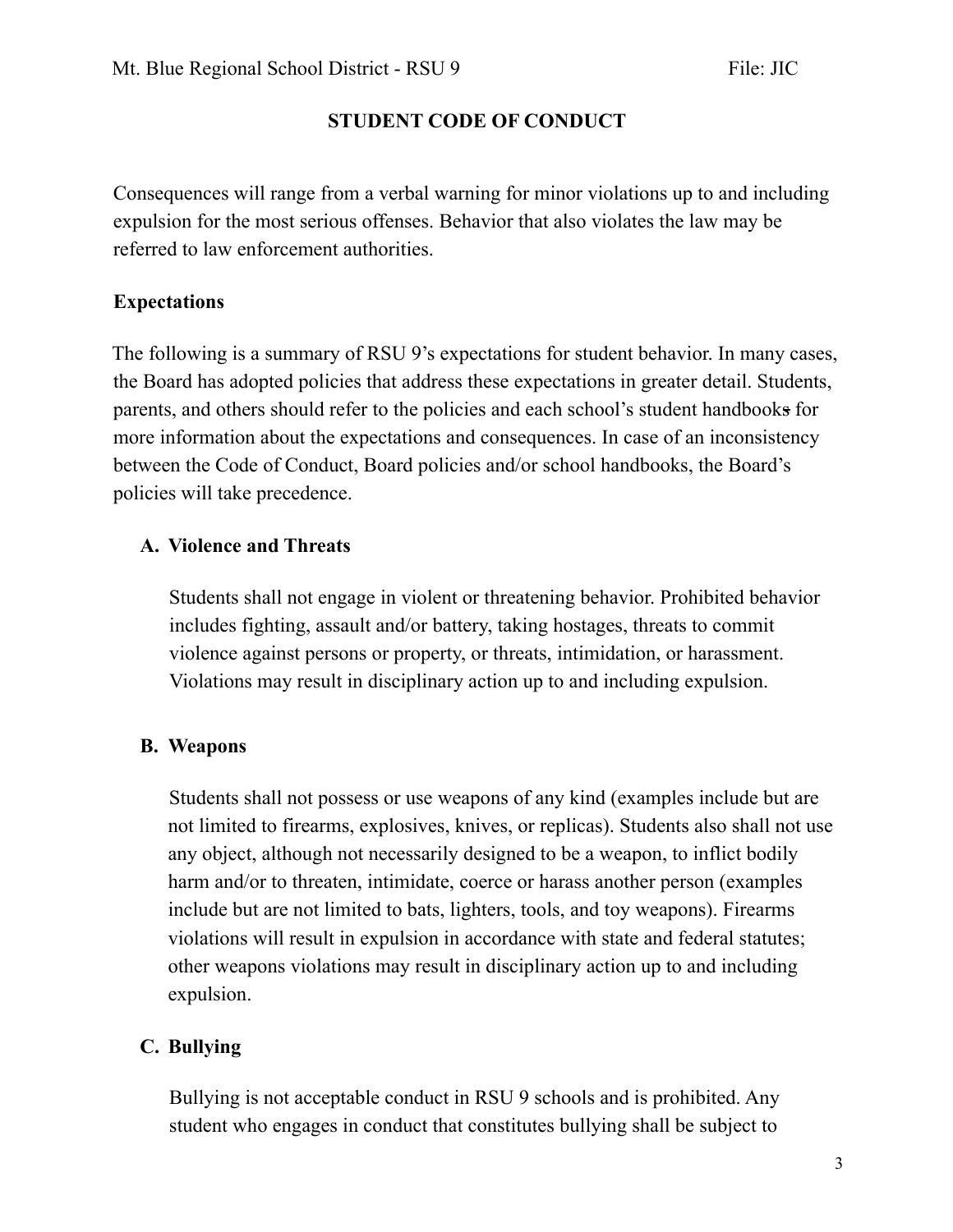disciplinary consequences including suspension and expulsion. A student's bullying behavior may also be addressed through other behavioral interventions. Follow updated district policies.

### **D. Hazing**

Hazing is prohibited. Maine law defines injurious hazing as "any action or situation, including harassing behavior that recklessly or intentionally endangers the mental or physical health of any school personnel or a student enrolled in public school." No student shall plan, encourage, or engage in such activities in connection with any school program or activity, including extracurricular, co-curricular, and athletic activities. Students who engage in hazing activities are subject to disciplinary action, up to and including expulsion.

#### **E. Discrimination and Harassment/Sexual Harassment**

Students shall not discriminate against other students on the basis of race, color, sex, religion, ancestry, national origin, sexual orientation, or disability. Nor shall students harass one another on the basis of race, color, sex, religion, ancestry, or national origin, sexual orientation, or disability. Sexual harassment is also prohibited. Harassment is grounds for disciplinary action up to and including expulsion.

#### **F. Drug and Alcohol Use**

Students shall not distribute, possess, use or be under the influence of any alcoholic beverage, drug, or look-alike substance as described in Board policy. Violations may result in disciplinary action up to and including expulsion. (Must follow Federal expectations for marijuana, CBD, edibles)

### **G. Tobacco Use**

Students shall not smoke, use, possess, sell or distribute any tobacco products. This prohibition also applies to e-cigarettes and products and paraphilia associated with "vaping." Violations of this policy may result in disciplinary action up to and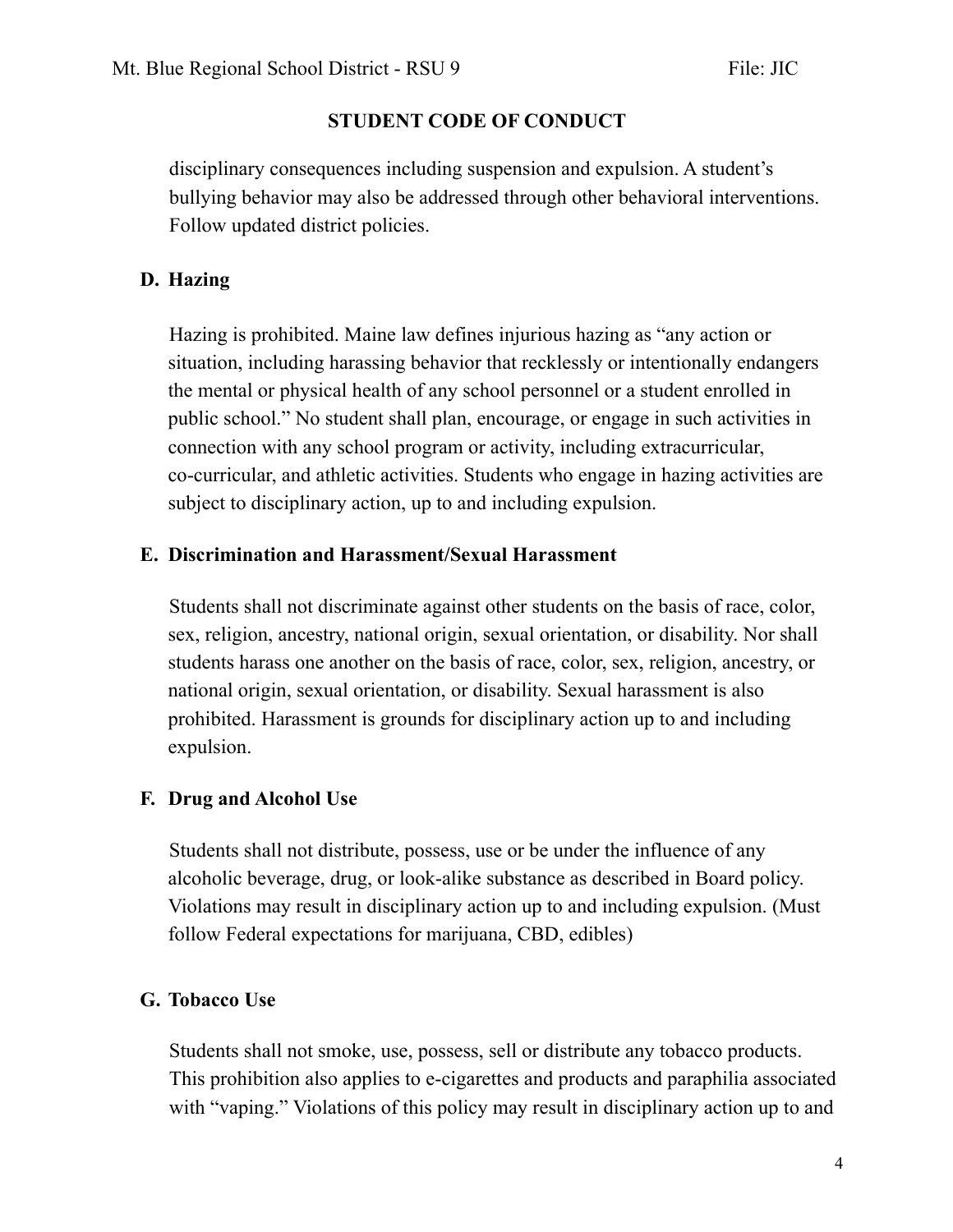including expulsion.

#### **H. Conduct on School Buses**

Students must comply with all school expectations while on RSU 9 transportation. Students who violate these expectations on RSU 9 transportation may have their riding privileges suspended or revoked, and may also be subject to additional disciplinary action, up to and including expulsion.

### **I. Technology Devices/Internet Use**

Students may use RSU 9 technology devices, networks, and Internet services only for educational purposes. Students shall comply with all policies and expectations governing acceptable use. Unacceptable use may result in suspension or cancellation of computer privileges as well as additional disciplinary and/or legal action.

### **J. Athletic/Extracurricular Activities**

Students must follow all RSU 9 Board policies and school expectations while participating in athletics and extracurricular activities or when representing RSU 9. Students who violate policies and expectations may be subject to suspension or removal from the team/activity as well as additional disciplinary action up to and including expulsion.

### **K. Care of School Property**

### **Damage to School Property/Graffiti**

A student who damages/vandalizes/defaces school property will be held responsible for those actions. The student may be subject to disciplinary consequences including the possibility of restitution, suspension, and exclusion from school activities. Any damage to school property/graffiti may result in legal consequences. Examples may include toilet papering, spray-painting, etc.

### **Vandalism**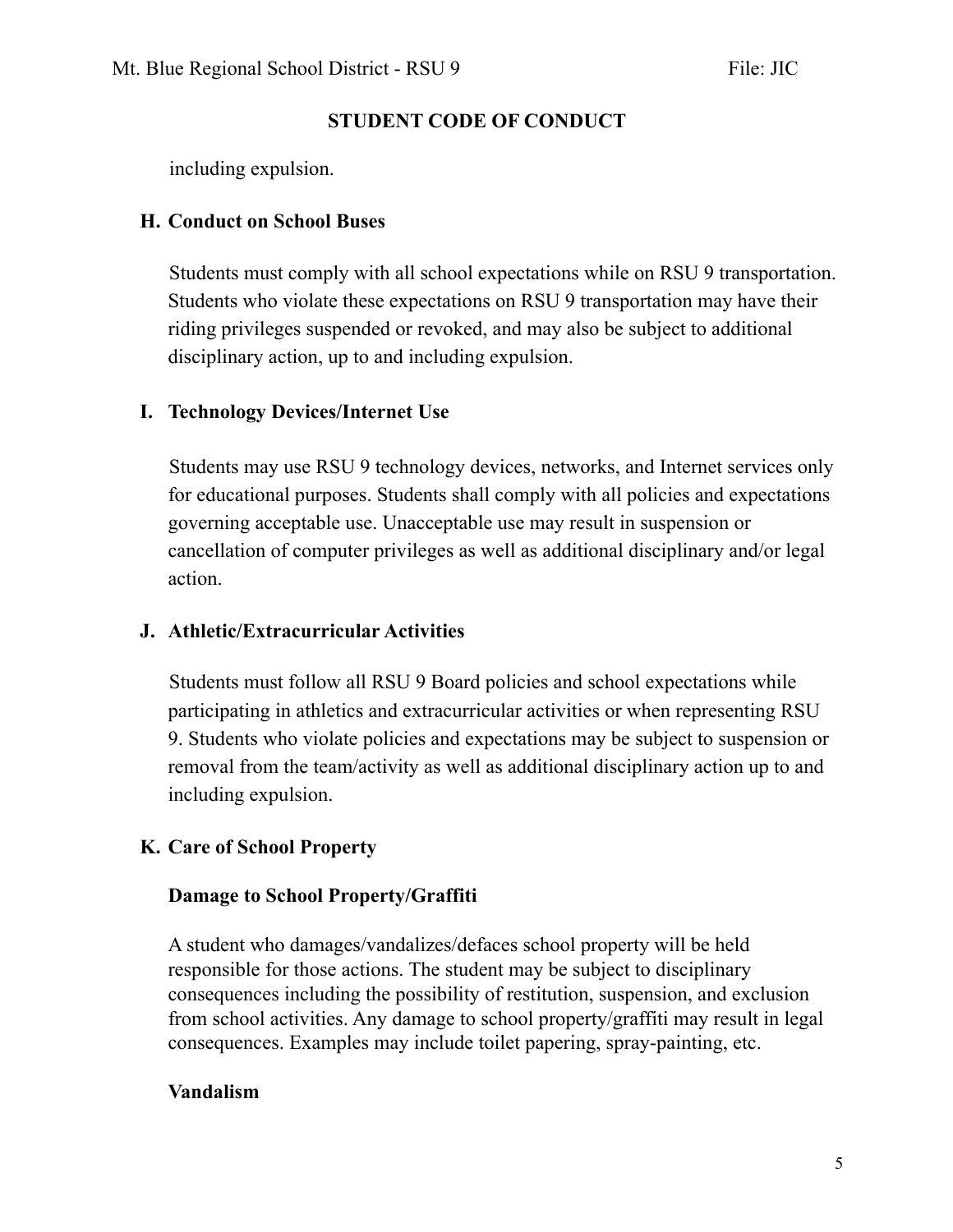A student who damages/vandalism/defaces school property will be held responsible for their actions. The student may be subject to disciplinary consequences including the possibility of restitution, suspension, expulsion, or exclusion from school activities, including, but not limited to the graduation ceremony. In addition, these actions may result in police involvement.

#### **Removal of Disruptive/Violent/Threatening Students**

- 1. Students who are disruptive, violent, or threatening death or bodily harm to themselves or others may be removed from classrooms, school buses, school activities, or other school property when necessary to maintain order and safety. The staff member who is responsible for the student removal-should arrange to have the student escorted to the office, other designated location, or to be picked up by parents.
- 2. If a student does not comply with a staff member's direction to leave, the staff member will contact an administrator, or, designee, who shall respond appropriately.
- 3. Staff members should follow Chapter 33 Rule for removing a student from a school or school space to protect any person from imminent physical harm. Staff members are not required to take action that puts them at risk of serious injury, but to request administrative assistance.
- 4. The responding administrator will take appropriate action. If the student fails to obey verbal directions, force or restraint may be used only to the minimum extent necessary to protect any person(s) from imminent physical harm or to maintain a peaceful and productive learning environment. Whenever practicable, law enforcement should be called to intervene with a non-compliant student. The administrator or designee may invoke the school unit's emergency management plan if appropriate.

#### **Special Services**

1. **Referral.** RSU 9 has adopted policies and procedures for determining when a student shall be referred for special services.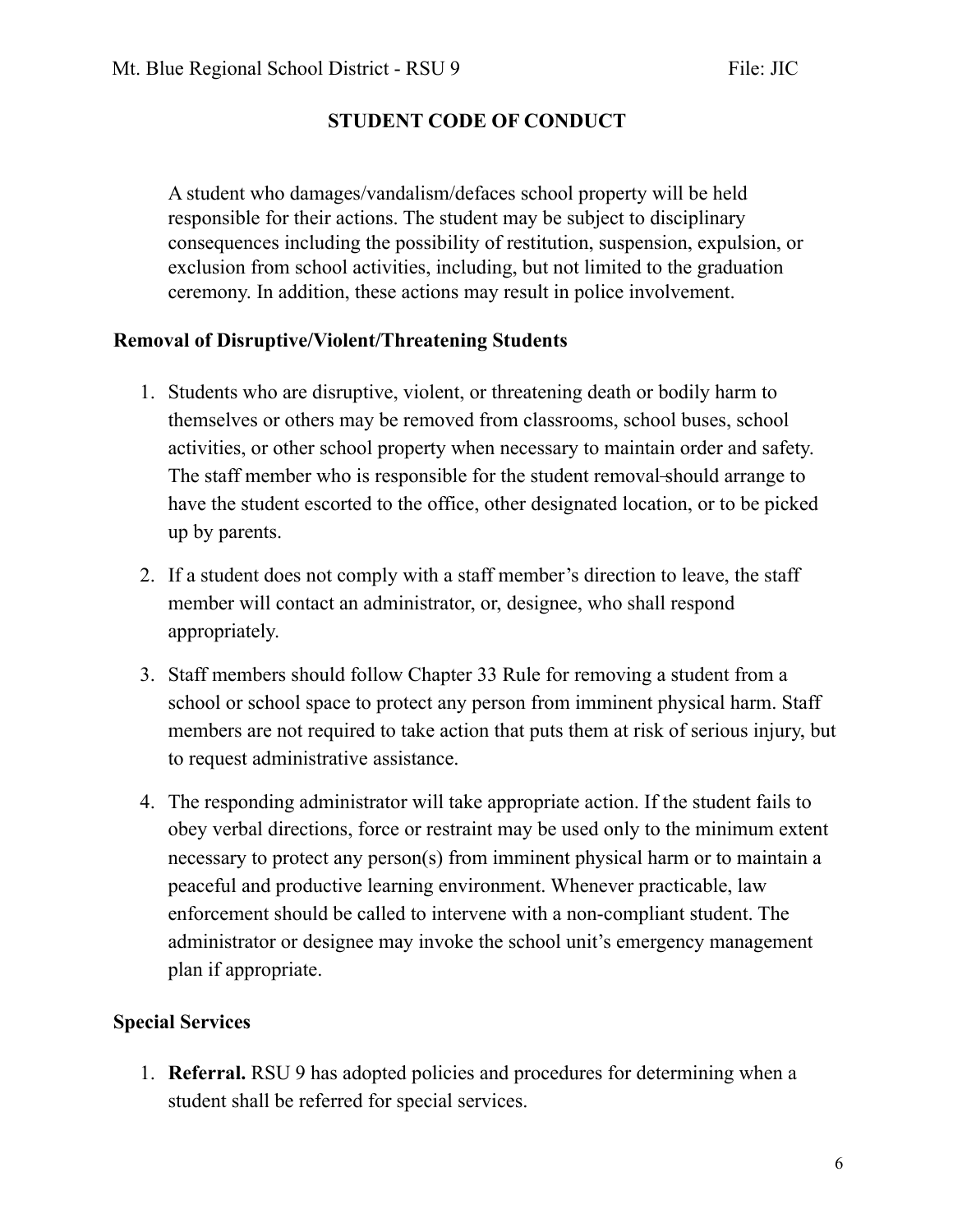- 2. **Review of Individual Educational Plan.** The school shall schedule a meeting to review the IEP of a student who has been removed from class when:
	- a. School officials and/or the parent believes the student may present a substantial likelihood of injury to himself/herself or others;
	- b. The class removals are sufficient to constitute a change in the student's special education program; or
	- c. School officials or the parent believes that the student's behavior may warrant a change in educational programming.

### **Referrals to Law Enforcement Authorities**

The Superintendent and principals have the authority to seek the assistance of law enforcement authorities when there is a substantial threat to the safety of the schools, students, or staff. The Superintendent/principals may also inform law enforcement authorities when they have reason to suspect that a student or staff member may have violated a local, state, or federal statute. All serious offenses, as determined by the Superintendent, must be reported to law enforcement authorities.

#### **Dissemination of the Student Code of Conduct**

The Student Code of Conduct and summary of consequences for violation of the Code of Conduct shall be distributed to staff, students, and parents through school and district handbooks and/or other means selected by the Superintendent and building administrators.

Legal Reference: 20-A M.R.S.A. §§ 254(11); 1001 (15) Legal Reference: 20-A MRSA §§ 254 (11); 1001 (15) Standards for Ethical and Responsible Behavior in Maine Schools and Communities (Report of the Commission for Ethical and Responsible Behavior, 2/01)

Cross Reference: AC: Nondiscrimination/Equal Opportunity and Affirmative Action ACAA/ACAA-R: Harassment and Sexual Harassment of Students ACAD: Hazing